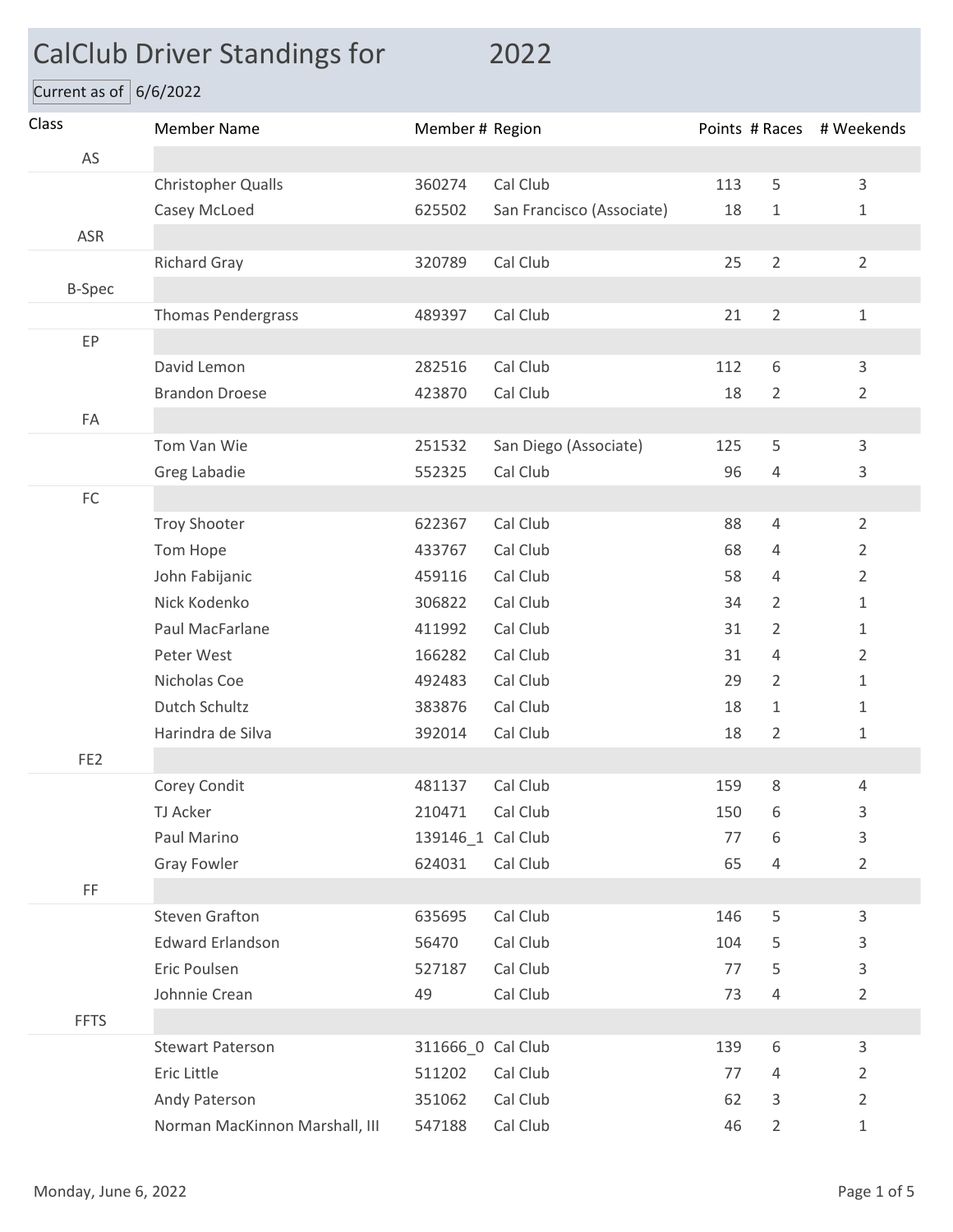| Class                       | <b>Member Name</b>       | Member # Region   |                           |     |                  | Points # Races # Weekends |
|-----------------------------|--------------------------|-------------------|---------------------------|-----|------------------|---------------------------|
| FP                          |                          |                   |                           |     |                  |                           |
|                             | Gary Murph               | 124025            | Cal Club                  | 185 | 7                | 4                         |
|                             | Garey Raymond            | 508241            | Cal Club                  | 113 | 5                | 3                         |
|                             | Ethan Shippert           | 231135            | Cal Club                  | 43  | $\overline{2}$   | $\overline{2}$            |
| <b>FV</b>                   |                          |                   |                           |     |                  |                           |
|                             | Mark Edwards             | 63787_1           | Cal Club                  | 150 | 6                | 3                         |
|                             | Don Manthe               | 254525            | Cal Club                  | 21  | 2                | 1                         |
| <b>FX</b>                   |                          |                   |                           |     |                  |                           |
|                             | <b>Terrence Carraher</b> | 466278            | Cal Club                  | 142 | 5                | 3                         |
|                             | David Schnell            | 674392            | Cal Club                  | 36  | $\overline{2}$   | 1                         |
| GT1                         |                          |                   |                           |     |                  |                           |
|                             | Michael Lewis            | 113617            | San Diego (Associate)     | 100 | 4                | 3                         |
|                             | J. Byron Walker          | 231457            | Cal Club                  | 42  | $\overline{2}$   | 1                         |
|                             | Tim Adolphson            | 478328            | Cal Club                  | 42  | $\overline{2}$   | 1                         |
|                             | Mike Sheehan             | 280642            | Cal Club                  | 36  | $\overline{2}$   | $\mathbf 1$               |
| GT <sub>2</sub>             |                          |                   |                           |     |                  |                           |
|                             | Sean Whitwood            | 527444            | Cal Club                  | 124 | 6                | 3                         |
|                             | Robert Kelly             | 63994             | Cal Club                  | 117 | 6                | 4                         |
|                             | Mike Henderson           | 124620            | Cal Club                  | 69  | 4                | $\overline{2}$            |
|                             | Marvin Epps              | 511477            | Cal Club                  | 39  | 2                | $\mathbf 1$               |
| GT3                         |                          |                   |                           |     |                  |                           |
|                             | <b>Michael Lewis</b>     | 113617            | San Diego (Associate)     | 132 | 6                | 3                         |
|                             | Christopher Qualls       | 360274            | Cal Club                  | 91  | 5                | 3                         |
|                             | Mike Henderson           | 124620            | Cal Club                  | 71  | 4                | $\overline{2}$            |
|                             | Scott Graham             | 389475            | Cal Club                  | 42  | 2                | $1\,$                     |
|                             | Wayne Graham             | 290882            | Cal Club                  | 32  | 2                | 1                         |
|                             | <b>Wolfgang Maike</b>    | 42175 1           | Cal Club                  | 27  | $\overline{2}$   | $\mathbf 1$               |
| GTL                         |                          |                   |                           |     |                  |                           |
|                             | <b>Brian Linn</b>        | 135242            | Cal Club                  | 171 | $\boldsymbol{7}$ | 4                         |
|                             | Seth Harris              | 643046            | Cal Club                  | 93  | 6                | 3                         |
|                             | Michael Lewis            | 113617            | San Diego (Associate)     | 78  | 4                | 3                         |
|                             | Craig Carter             | 359082            | Cal Club                  | 53  | 4                | $\overline{2}$            |
|                             | Matt Snow                | 332909 1 Cal Club |                           | 33  | $\overline{2}$   | 1                         |
| <b>GTX</b>                  |                          |                   |                           |     |                  |                           |
|                             | Ed Charnock              | 385844            | Cal Club                  | 100 | $\sqrt{4}$       | 3                         |
|                             | Michael Arnheiter        | 280553            | Cal Club                  | 21  | $\mathbf 1$      | $\mathbf 1$               |
| HP                          |                          |                   |                           |     |                  |                           |
|                             | <b>Bobby Beyer</b>       | 437336            | Cal Club                  | 135 | 6                | 3                         |
|                             | <b>Ben Valentine</b>     | 402434            | Cal Club                  | 92  | 4                | 3                         |
|                             | Cory Markos              | 356165            | Cal Club                  | 60  | 4                | $\overline{2}$            |
|                             | Mike Bachman             | 30934             | San Francisco (Associate) | 42  | 2                | $\mathbf 1$               |
| $\ensuremath{\mathsf{ITC}}$ |                          |                   |                           |     |                  |                           |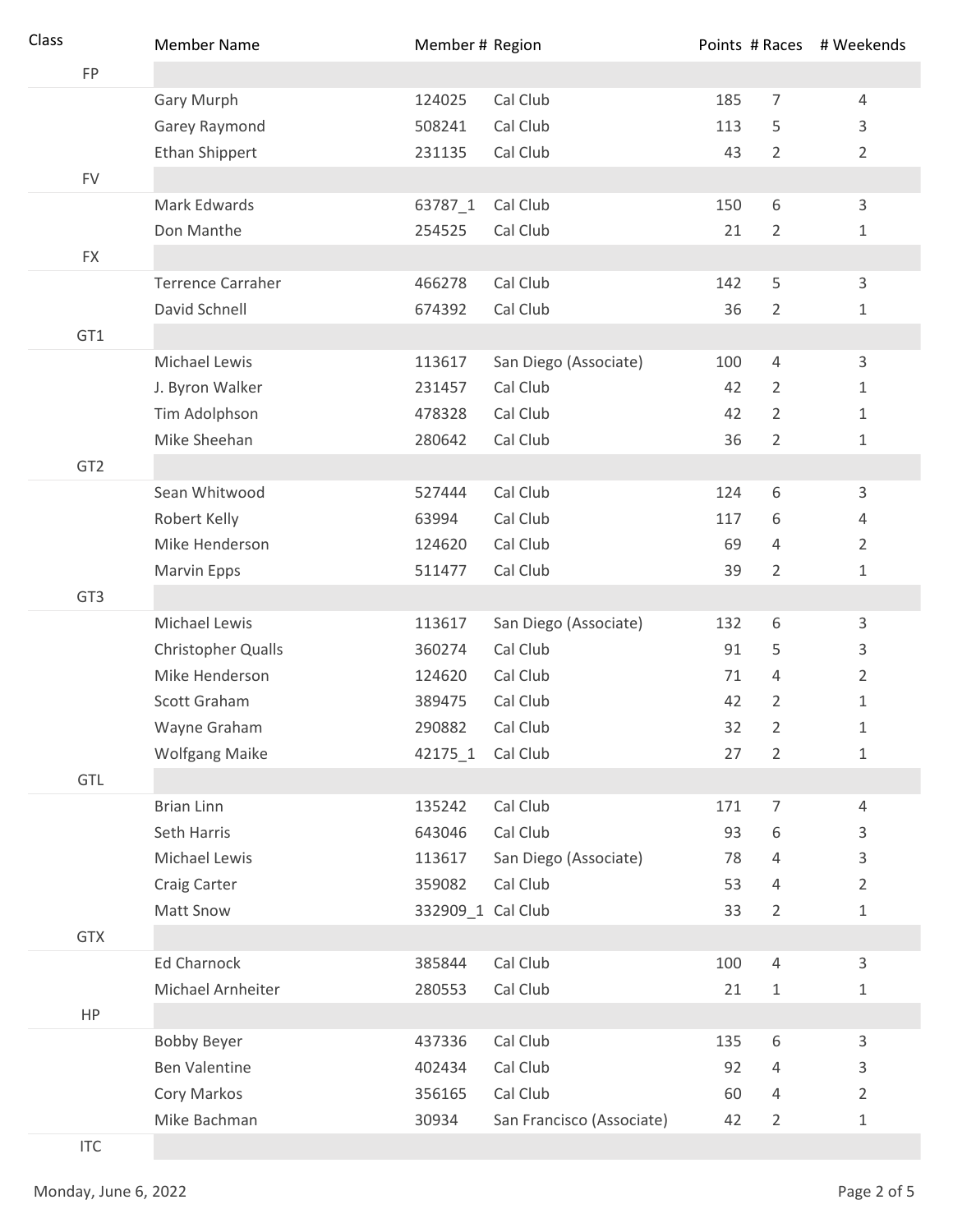| Class |                | <b>Member Name</b>      | Member # Region   |                           |     |                | Points # Races # Weekends |
|-------|----------------|-------------------------|-------------------|---------------------------|-----|----------------|---------------------------|
|       |                | K David Snow            | 173769            | Cal Club                  | 25  | $\mathbf{1}$   | $\mathbf{1}$              |
|       |                | <b>Matt Snow</b>        | 332909_1 Cal Club |                           | 25  | $\mathbf{1}$   | 1                         |
|       | <b>ITE</b>     |                         |                   |                           |     |                |                           |
|       |                | Paul Gassen             | 387638            | Cal Club                  | 150 | 6              | 3                         |
|       |                | <b>Trenton Griswold</b> | 513457            | Cal Club                  | 21  | 1              | 1                         |
|       | P1             |                         |                   |                           |     |                |                           |
|       |                | Johnnie Crean           | 49                | Cal Club                  | 60  | $\mathsf 3$    | $\overline{2}$            |
|       | P <sub>2</sub> |                         |                   |                           |     |                |                           |
|       |                | <b>Timothy Day</b>      | 391495            | Cal Club                  | 96  | 5              | 3                         |
|       |                | Robert Kazen            | 338303            | Cal Club                  | 50  | 2              | 1                         |
|       |                | Andy Chan               | 270556            | Cal Club                  | 35  | $\overline{2}$ | $\mathbf{1}$              |
|       |                | Mike Bachman            | 30934             | San Francisco (Associate) | 21  | $\mathbf{1}$   | 1                         |
|       |                | Mike Calka              | 548287            | Cal Club                  | 18  | $\mathbf{1}$   | 1                         |
|       | PX             |                         |                   |                           |     |                |                           |
|       |                | Dave Tweedlie           | 405557            | Cal Club                  | 75  | 3              | $\overline{2}$            |
|       | S <sub>2</sub> |                         |                   |                           |     |                |                           |
|       |                | Joseph Moran            | 80709             | Cal Club                  | 50  | $\overline{2}$ | $\mathbf{1}$              |
|       |                | Jeff Anderson           | 176634_1 Cal Club |                           | 36  | $\overline{2}$ | 1                         |
|       |                | Wayne Smith             | 195705_1 Cal Club |                           | 34  | 2              | 1                         |
|       |                | Robert Lovenson         | 249067            | Cal Club                  | 32  | $\overline{2}$ | 1                         |
|       | SM             |                         |                   |                           |     |                |                           |
|       |                | Evan Jacobs             | 549144            | Cal Club                  | 214 | $\mathsf 9$    | 5                         |
|       |                | <b>Austin Varca</b>     | 636459            | Cal Club                  | 149 | 8              | 4                         |
|       |                | Clement Lee             | 316101            | Cal Club                  | 110 | $\overline{7}$ | 4                         |
|       |                | David Varco             | 227164            | Cal Club                  | 106 | 6              | 3                         |
|       |                | Ryan Gutile             | 513091            | San Francisco (Associate) | 104 | 6              | 3                         |
|       |                | <b>Bill Nelson</b>      | 320039            | Cal Club                  | 101 | 8              | 4                         |
|       |                | Giorgio Pierangeli      | 464397            | Cal Club                  | 94  | 6              | 3                         |
|       |                | Alan Leukhardt III      | 302520_1 Cal Club |                           | 70  | 6              | 3                         |
|       |                | Alan Leukhardt IV       | 302520_4 Cal Club |                           | 69  | 6              | 3                         |
|       |                | Gabriel Estrada Jr.     | 479092            | Cal Club                  | 69  | 4              | 3                         |
|       |                | Robert Edmison          | 363776            | Cal Club                  | 60  | 4              | $\overline{2}$            |
|       |                | <b>Curtis Gong</b>      | 425401            | Cal Club                  | 59  | 4              | $\overline{2}$            |
|       |                | John Stott              | 119987_1 Cal Club |                           | 39  | 2              | 1                         |
|       |                | Kayla Etherington       | 355962            | Cal Club                  | 29  | 4              | 2                         |
|       |                | David Mitchell          | 629336            | Cal Club                  | 29  | 2              | 1                         |
|       |                | Gabriel Estrada         | 476897            | Cal Club                  | 25  | $\overline{2}$ | 1                         |
|       |                | Nick Rellas             | 679502            | Cal Club                  | 13  | 1              | 1                         |
|       |                | John Gorman             | 675128            | Cal Club                  | 11  | $\mathbf 1$    | 1                         |
|       | SP             |                         |                   |                           |     |                |                           |
|       |                | Wayne Graham            | 290882            | Cal Club                  | 25  | $\mathbf{1}$   | $\overline{2}$            |
|       |                | Joshua Pitt             | 340024            | Cal Club                  | 25  | $\mathbf{1}$   | 1                         |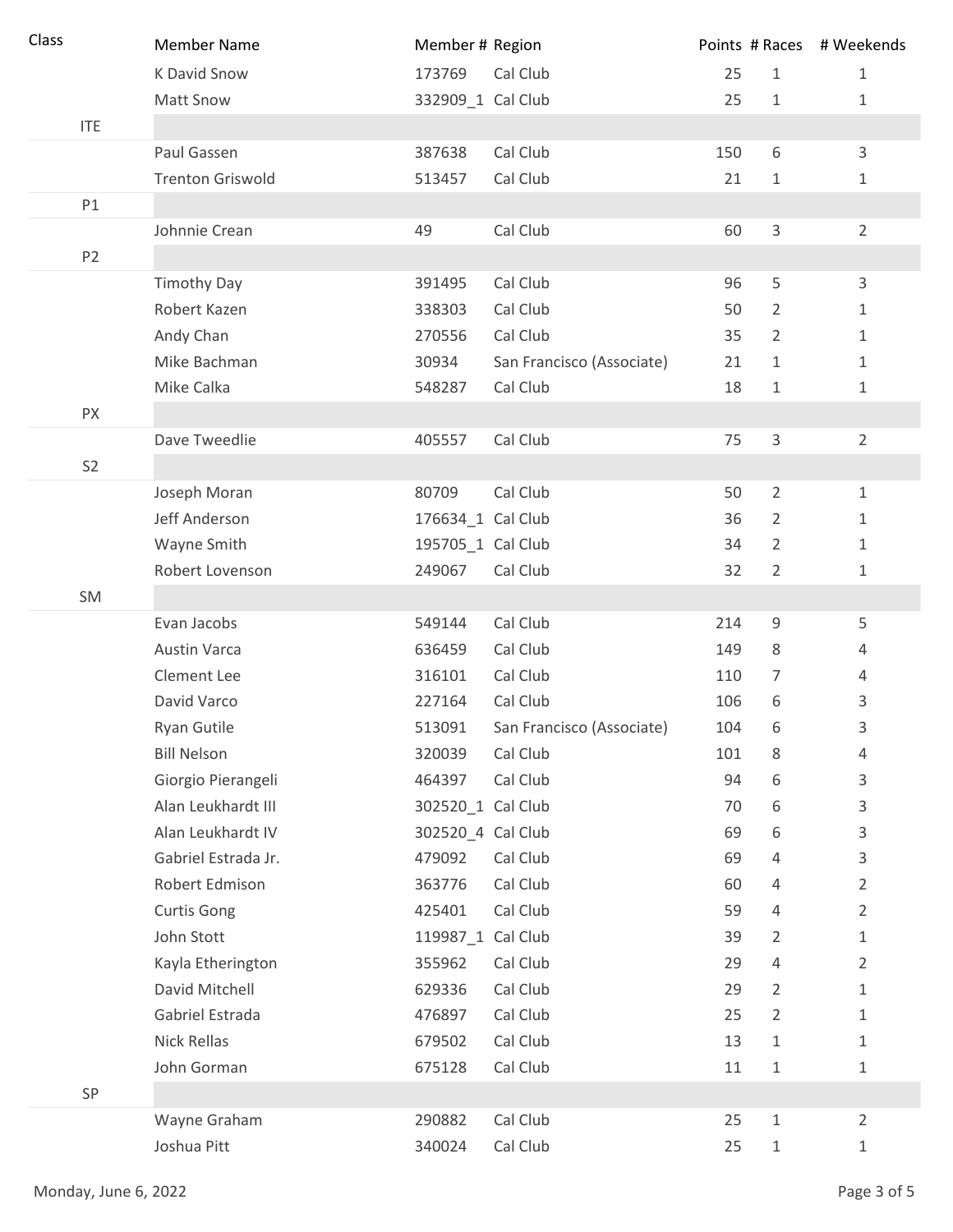| Class         | <b>Member Name</b>   | Member # Region   |                           |     |                | Points # Races # Weekends |
|---------------|----------------------|-------------------|---------------------------|-----|----------------|---------------------------|
| Spec Corvette |                      |                   |                           |     |                |                           |
|               | Jean Charles Meynet  | 392327            | Cal Club                  | 86  | $\overline{4}$ | $\overline{2}$            |
|               | Marc LaCorte         | 506559            | Cal Club                  | 80  | 4              | $\overline{2}$            |
|               | Oli Thordarson       | 375061            | Cal Club                  | 77  | 4              | $\overline{2}$            |
|               | <b>Greg Nester</b>   | 611117            | Cal Club                  | 67  | 4              | $\overline{2}$            |
|               | Craig Dale           | 389132            | Cal Club                  | 41  | $\overline{2}$ | $\mathbf{1}$              |
|               | Kevin Michaels       | 673837            | Cal Club                  | 26  | 2              | $\mathbf{1}$              |
|               | <b>Kevin Missig</b>  | 484031            | Cal Club                  | 15  | $\overline{2}$ | 1                         |
| Spec MX5      |                      |                   |                           |     |                |                           |
|               | Wyatt Couch          | 597815            | Cal Club                  | 46  | $\overline{2}$ | 1                         |
|               | Wesley Mollno        | 403801            | Cal Club                  | 39  | $\overline{2}$ | 1                         |
|               | Todd Launchbaugh     | 276906            | Cal Club                  | 32  | 2              | 1                         |
|               | <b>Richard James</b> | 156276            | Cal Club                  | 13  | $\overline{2}$ | 1                         |
| SRF3          |                      |                   |                           |     |                |                           |
|               | Bryan Schubert       | 527833            | Cal Club                  | 154 | 10             | 5                         |
|               | TJ Acker             | 210471            | Cal Club                  | 150 | 6              | 3                         |
|               | <b>Trevor Acker</b>  | 644255            | Cal Club                  | 116 | 10             | 5                         |
|               | Lee Douglas          | 370148            | Oregon (Associate)        | 94  | 8              | 4                         |
|               | Jay Rosenthal        | 507814            | Cal Club                  | 85  | 5              | 3                         |
|               | Tom Misrendino       | 131146            | Cal Club                  | 80  | 6              | 3                         |
|               | Paul Marino          | 139146_1 Cal Club |                           | 79  | 6              | 3                         |
|               | Mike Miserendino     | 312012            | Cal Club                  | 78  | 4              | 3                         |
|               | Don Palla            | 236212_1 Cal Club |                           | 76  | $\overline{7}$ | 4                         |
|               | Michael Moshay       | 495925            | Cal Club                  | 72  | 7              | 4                         |
|               | Mark Ballangee       | 267269            | Cal Club                  | 54  | 4              | 3                         |
|               | Noah Hambayi         | 514290            | San Francisco (Associate) | 39  | 4              | 2                         |
|               | Jack Willes          | 131091            | Cal Club                  | 37  | 6              | 3                         |
|               | Denny Fosdick        | 137421            | Cal Club                  | 30  | 4              | $\overline{2}$            |
|               | Robert Edmison       | 363776            | Cal Club                  | 30  | $\overline{2}$ | $\mathbf 1$               |
|               | Aaron Stein          | 264198            | Cal Club                  | 30  | $\overline{2}$ | 1                         |
|               | Thomas Kopitnik      | 544921            | Cal Club                  | 28  | 4              | $\overline{4}$            |
|               | Todd Johnson         | 670315            | Cal Club                  | 26  | 3              | $\overline{2}$            |
|               | Chris Strand         | 625840            | Cal Club                  | 25  | 2              | 1                         |
|               | Douglas Stewart      | 191031            | Cal Club                  | 8   | 3              | $\overline{2}$            |
| STL           |                      |                   |                           |     |                |                           |
|               | <b>Wesley Mollno</b> | 403801            | Cal Club                  | 142 | 6              | 3                         |
|               | Todd Launchbaugh     | 276906            | Cal Club                  | 78  | 4              | 2                         |
|               | David Zink           | 494005            | Cal Club                  | 75  | 4              | 3                         |
|               | James Bishop         | 38832             | Cal Club                  | 39  | $\overline{2}$ | $\mathbf 1$               |
|               | Jack McEachern       | 269537            | Cal Club                  | 33  | $\overline{2}$ | $\overline{2}$            |
|               | <b>Richard James</b> | 156276            | Cal Club                  | 33  | $\overline{2}$ | $\mathbf 1$               |
|               | Kristian Valdez      | 324005            | Cal Club                  | 30  | $\overline{2}$ | $\mathbf 1$               |